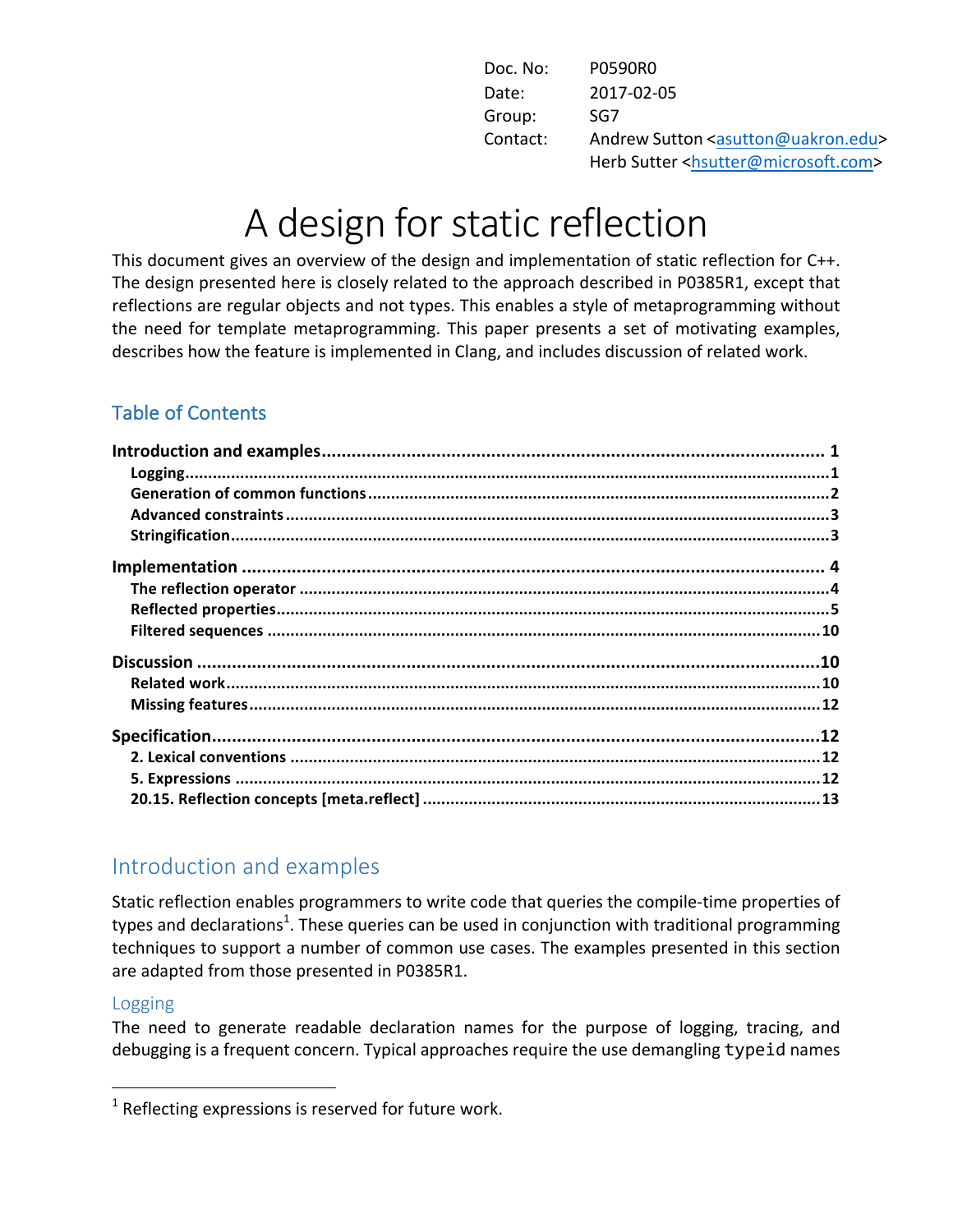through some compiler-specific ABI-provided library. Both of these operations incur runtime overhead.

With static reflection, we should be able to synthesize human readable declaration names without the associated runtime cost. Here is how we can do this:

```
template<typename T>
T min(T a, T b) \{log() << "min" << '<< $T.qualified name() << ">("
                           \langle \langle \sin \theta \rangle \rangle = \langle \sin \theta \rangle = \langle \sin \theta \rangle = \langle \sin \theta \rangle = \langle \sin \theta \rangle = \langle \sin \theta \rangle = \langle \sin \theta \rangle = \langle \sin \theta \rangle = \langle \sin \theta \rangle = \langle \sin \theta \rangle = \langle \sin \theta \rangle = \langle \sin \theta \rangle = \langle \sin \theta \rangle = \langle \sin \theta \rangle = \langle \sin \theta \rangle = \langle \sin \theta \rangle = \langle \sin \theta \rangle\langle \langle \sin \theta \rangle \rangle = "; \langle \sin \theta \rangle = "; \langle \sin \theta \rangle = "; \langle \sin \theta \rangle = "; \langle \sin \theta \rangle = ";
      T r = a < b ? a : b;
      log() \ll r \ll '\n';
       return r;
}
```
The \$ operator is the *reflection operator*. It returns a class object of unspecified type, called a *reflection*, that describes the compile-time properties of the operand (here a type T). The type of a declaration's reflection is unique (i.e.,  $\sharp T$  has a different type than  $\sharp a$ ). Note that the operator is applied only when the algorithm is instantiated; we do not reflect properties of dependent names.

The expression  $T$ .qualified\_name() queries the compiler for the qualified name of type T. It returns a C-string containing the human-readable name of the substituted type. Strings are only generated if the function is called; they are not added to the translation unit unless used.

## Generation of common functions

The need to generate boilerplate code for functions on simple structures is a common problem. It appears in a very, very wide number of applications, and language-based solutions to the problem have proven to be difficult to navigate through committee. For example, here is a simple class and its associated hash function, based on Howard Hinnant's proposal (N3980):

```
struct S {
  int i;
  long l;
  float f;
};
template<HashAlgorithm H>
void hash_append(H& h, S const& s) {
   hash_append(h, s.i);
 hash append(h, s.l);
 hash append(h, s.f);
}
```
For simple struct-like types, the definitions of these overloads follows a simple pattern: append each member of the struct to the hash in their order of declaration. We can use static reflection to do this for us. Here is a generic algorithm that works for all SimpleStruct types (defined in the next section).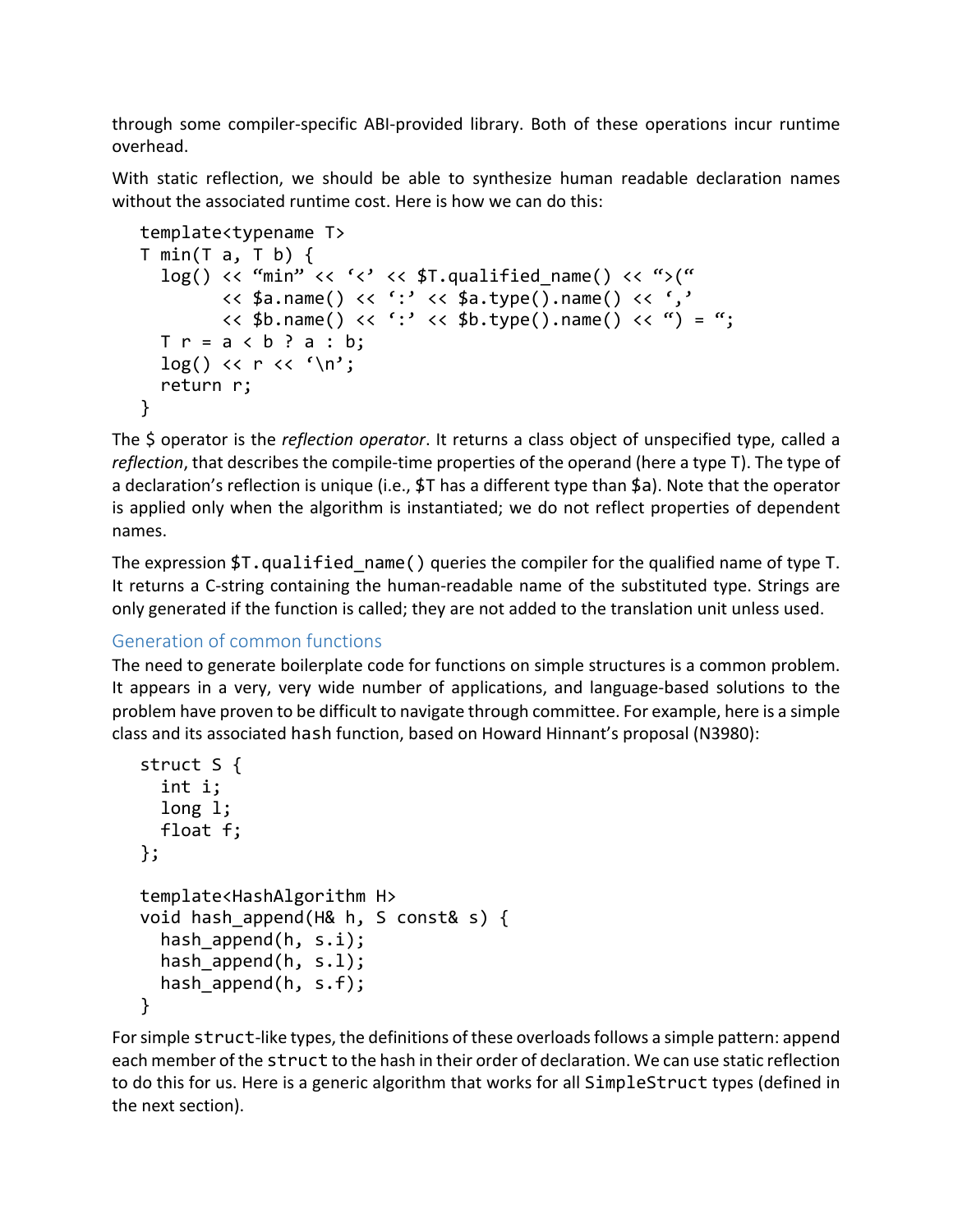```
template<HashAlgorithm H, SimpleStruct T>
void hash append(H& h, T const& s) {
  for (MemberVariable v : $T.member_variables())
     hash_append(h, s.*(v.pointer()));
}
```
This algorithm<sup>2</sup> simply applies hash append to each non-static data member of the class, which are accessed by the range expression  $T$ .member variables(). This yields a compile-time sequence of objects (i.e., a tuple) that describe the member variables of type T.

Here, Member Variable is a constrained-type-specifier from the concepts TS. Recall that the type of reflections is an unspecified class type that is unique to a declaration. However, all such member variable reflections share the same properties. In this case, we can use the pointer () method to return a pointer-to-data-member, which can be applied to access the runtime-data member of the structure.

This technique can be used to provide specialized implementations of generic facilities that require the traversal of complex data types. Hashing is a straightforward example; equality and order comparison are closely related and left to the reader as an exercise.

## Advanced constraints

The SimpleStruct concept in the previous example is indicative of the kinds of constraints that we can write using reflection. It is entirely possible that many existing type traits, whose definitions that rely on language wording, can be replaced by library features expressing the same ideas programmatically. SimpleStruct is such an example.

A simple structure is a POD class type with no base classes. We might define it like this:

```
template<typename T>
concept bool SimpleStruct() {
  return is class v<T> && is pod v<T> && $T.bases().empty();
}
```
The  $I.bases()$  method returns a compile-time sequence of base classes. For a simple struct, this sequence must be empty $^3.$ 

## **Stringification**

 

The generation of strings from enumerators is a very common feature request. Current options are to define a host of specialized functions that return the string representations of enumerated values, or macro-based definitions. Static reflection can be used to provide a simple three line function to generate the strings of for all enumeration types.

```
template<Enum E>
const char* to_string(E value) {
   for (Enumerator e : $E.enumerators())
```
 $2$  This example uses the tuple-based for loop described in P0589R0.

 $3$  This concept is probably subsumed by StandardLayout. However, generic algorithms requiring that concept would need to account for data members defined in base classes.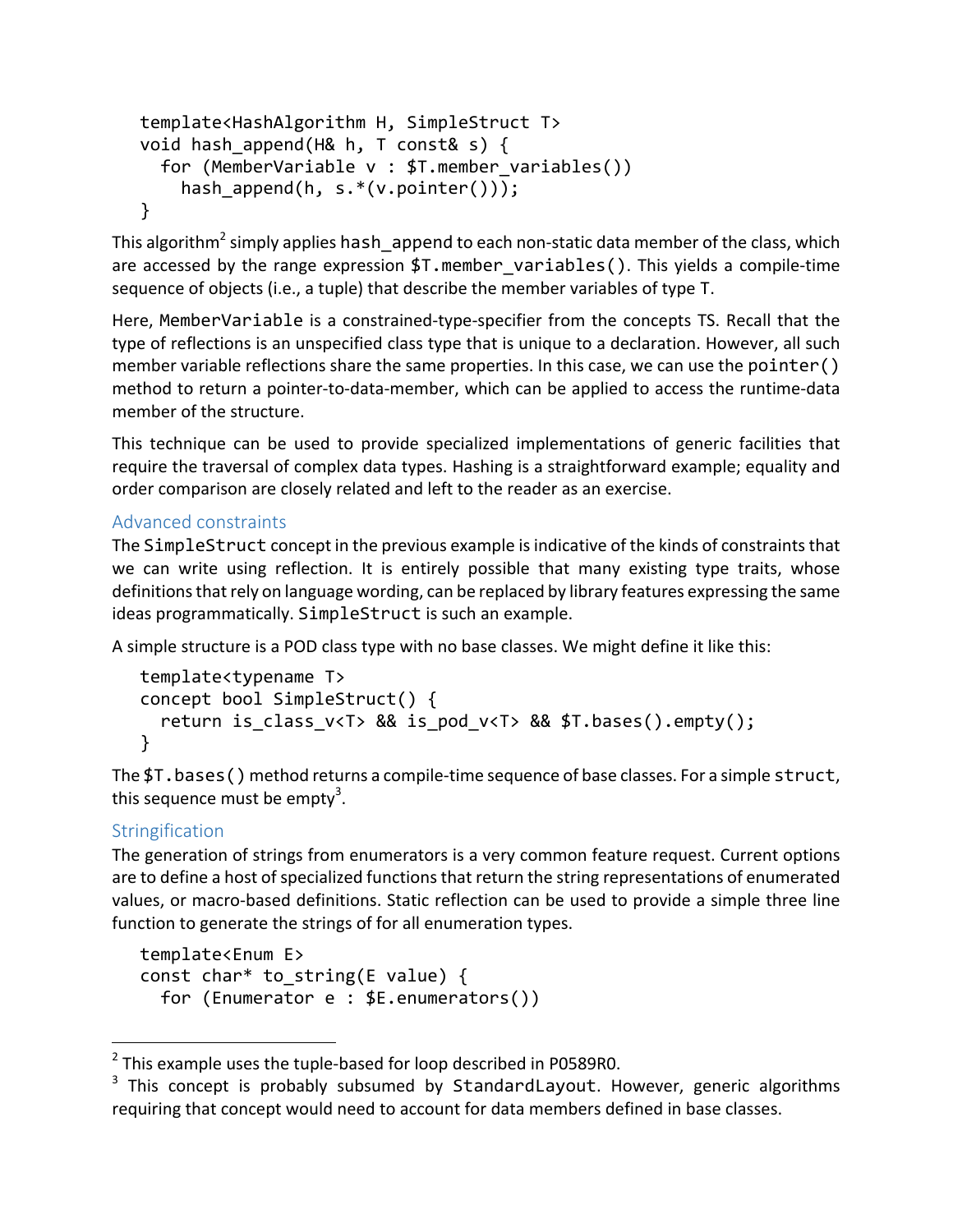```
if (e.value() == value) return e.name();
}
```
Again, the simplicity of this implementation relies on the tuple-based for loop and concepts. We can write an equivalent version this function without those features, but it's quite a bit longer.

# Implementation

This feature is being implemented in a fork of the Clang compiler, which can be found at https://github.com/asutton/clang-reflect. Note that this is a work in progress.

#### The reflection operator

The reflection operator  $\Diamond$  can be applied to any name (variable, function, parameter, type, enumerator, namespace). It returns a prvalue class object whose type is determined by the entity whose name follows the operator. The type returned is a specialization of a template, definined in the meta namespace, whose template argument (given as X below) binds to the compile-time definition of the reflected entity. The value of this argument is implementation defined.

| Entity                    | Reflection type                |  |
|---------------------------|--------------------------------|--|
| Variable                  | meta::variable <x></x>         |  |
| Member variable           | meta::member_variable <x></x>  |  |
| Function                  | meta::function <x></x>         |  |
| Constructor               | meta::constructor <x></x>      |  |
| Destructor                | meta::destructor <x></x>       |  |
| <b>Member function</b>    | meta::member_function <x></x>  |  |
| Conversion operator       | meta::conversion <x></x>       |  |
| <b>Function parameter</b> | meta::parameter <x></x>        |  |
| Enumerator                | meta::enumerator <x></x>       |  |
| Class type                | meta::class_type <x></x>       |  |
| Union type                | meta::union_type <x></x>       |  |
| Enum type                 | meta::enum_type <x></x>        |  |
| Fundamental type          | meta::fundamental type <x></x> |  |
| Qualified type            | meta::qualified_type <x></x>   |  |
| Namespace                 | meta::ns <x></x>               |  |
| <b>Translation unit</b>   | meta: tucX>                    |  |
| $\cdots$                  |                                |  |

The mapping of entities to names is given in the following table: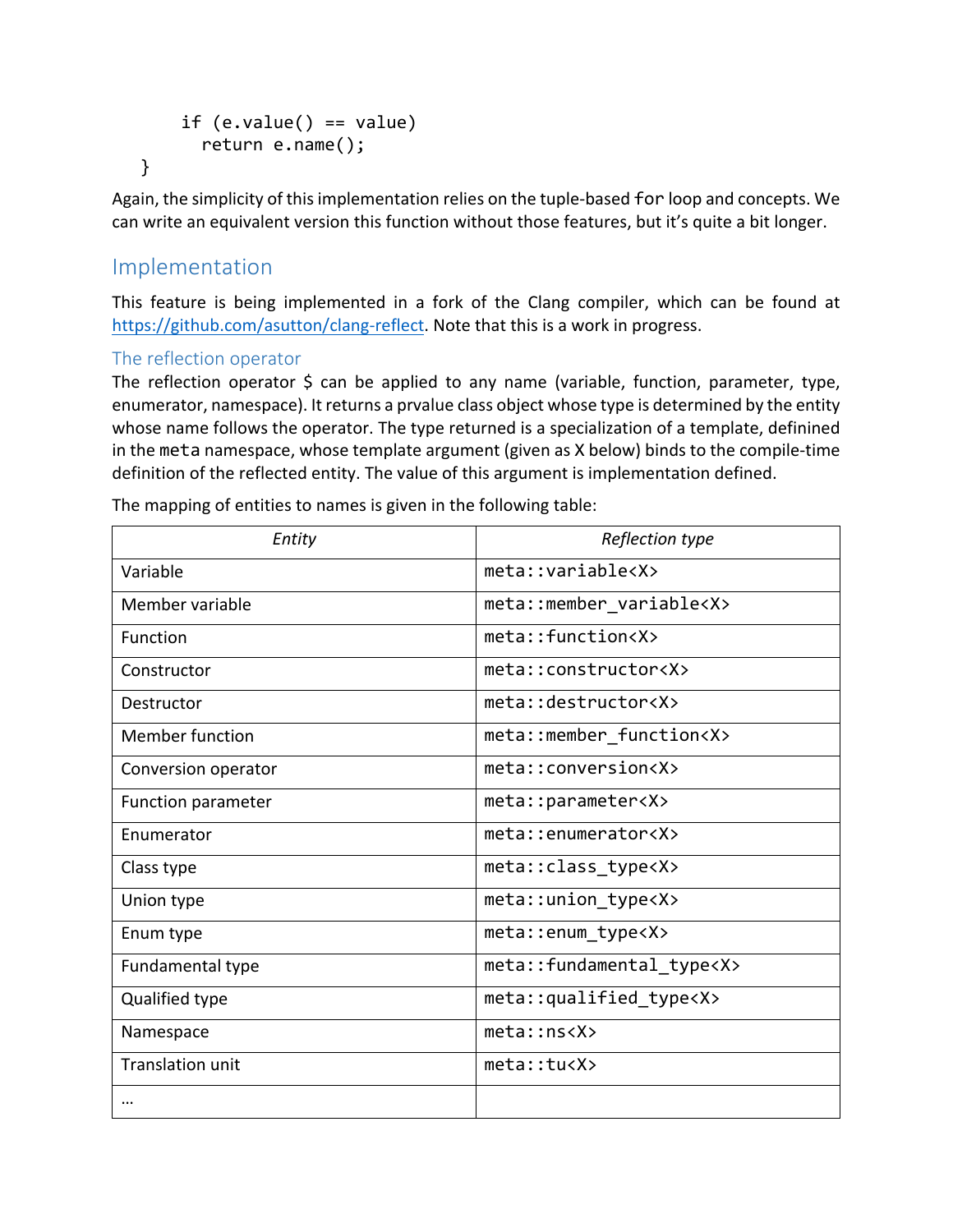Each class in the table above has the following form:

```
template<reflection t X>
struct reflection-class {
   // member operations
};
```
The reflection t type is the type is an implementation-defined handle to an internal structure in the compiler that describes the reflected entity. In our implementation, this is an integer type large enough to hold a pointer to a node in the compiler's AST<sup>4</sup>. When a name is reflected, the AST node pointer is converted into this opaque representation and used as a template argument for the corresponding class template in the table above. That is, this expression

\$main

is an alias for this expression, which simply constructs temporary object.

```
meta::function</*AST-reference-to-main*/>{}
```
The opaque value for "AST-reference-to-main" is supplied by the implementation.

#### Reflected properties

 

The properties of reflected entity depend on its declaration, its definition, the language, and compiler options. In general, there are three kinds of information that can be requested of any reflection

- *Specifiers* are flags and values that indicate how a declaration was written.
- Attributes correspond to the written C++ attributes of a declaration.
- *Traits* are the computed from specifiers, attributes, and language rules.

The implementation does not currently support queries for specifiers or attributes. Only queries for traits are supported.

Reflection classes have no non-static data members. All properties are defined as static member functions and variables. The properties of a reflection class depend on the entity they reflect. These can be grouped into concepts, defined by the table below.

 $4$  This is actually a node pointer where unused low-order bits contain a small descriptor describing the kind of node (type, expression, or declaration). This is needed so we can re-cast the reflection to an object in the appropriate hierarchy.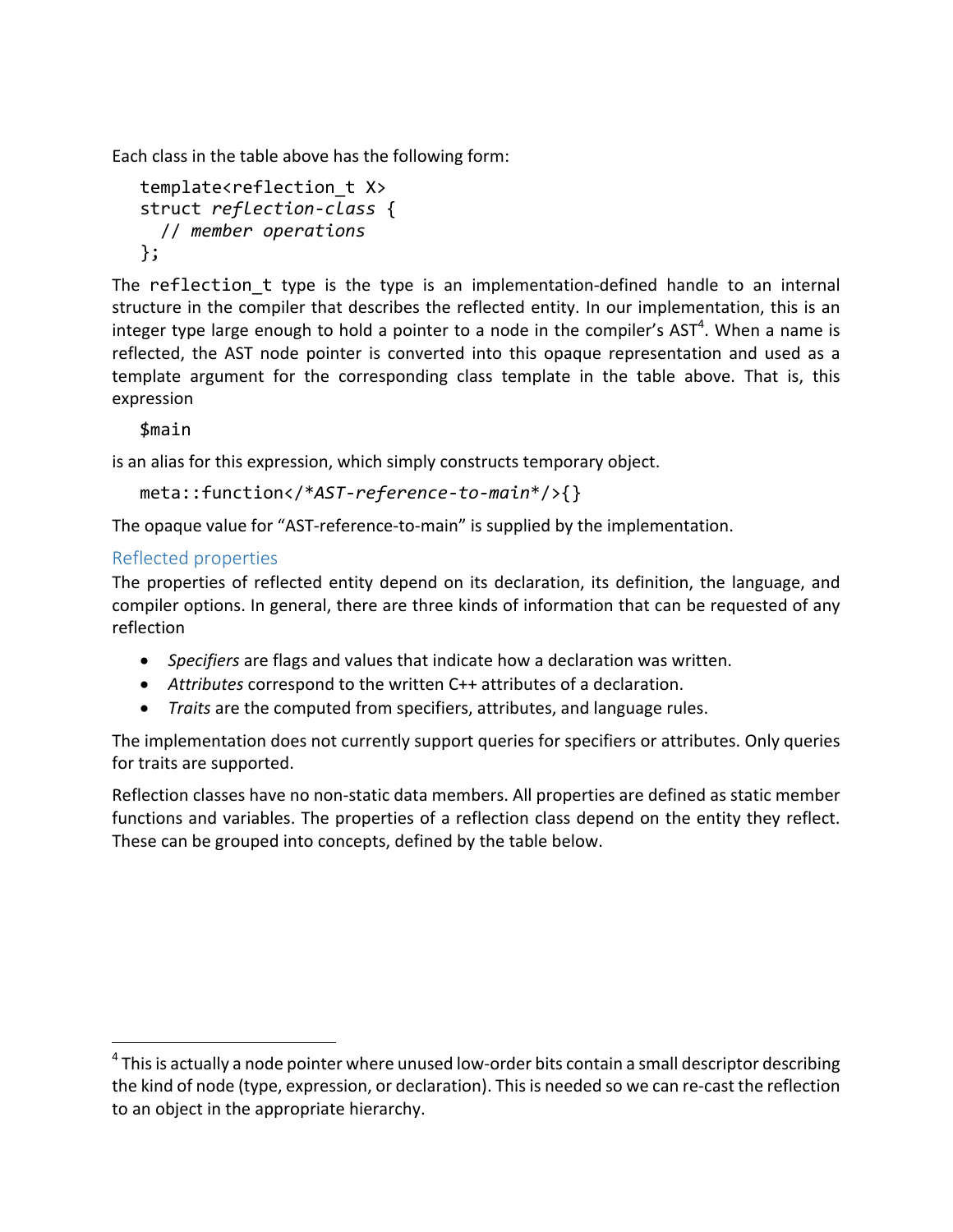| Concept         | <b>Members</b>                                                                                                                                                       |
|-----------------|----------------------------------------------------------------------------------------------------------------------------------------------------------------------|
| NamedEntity     | const char* name()<br>const char* qualified name()<br>ScopeEntity declaration context()<br>ScopeEntity lexical context()<br>linkage t linkage()<br>access_t access() |
| ScopeEntity     | Tuple members()                                                                                                                                                      |
| <b>Type</b>     | NamedEntity<br>typename type;                                                                                                                                        |
| UserDefinedType | Type, ScopedEnity                                                                                                                                                    |
| MemberType      | bool is complete()<br>Tuple member variables()<br>Tuple member functions()<br>Tuple constructors()<br>Destructor destrutors()                                        |
| ClassType       | MemberType<br>bool is_polymorphic()<br>bool is abstract()<br>bool is final()<br>bool is $empty()$                                                                    |
| UnionType       |                                                                                                                                                                      |
| EnumType        | UserDefinedType<br>bool is complete()<br>bool is_scoped()                                                                                                            |
| TypedEntity     | auto $type()$                                                                                                                                                        |
| Variable        | NamedEntity, TypedEntity<br>storage t storage()<br>bool is inline()<br>bool is constexpr()<br>$T^*$ pointer()                                                        |
| MemberVariable  | NamedEntity, TypedEntity<br>bool is mutable()<br>$T C::* pointer()$                                                                                                  |
| Function        | NamedEntity, TypedEntity<br>bool is constexpr()<br>bool is noexcept()<br>bool is defined()<br>bool is inline()<br>bool is_deleted()                                  |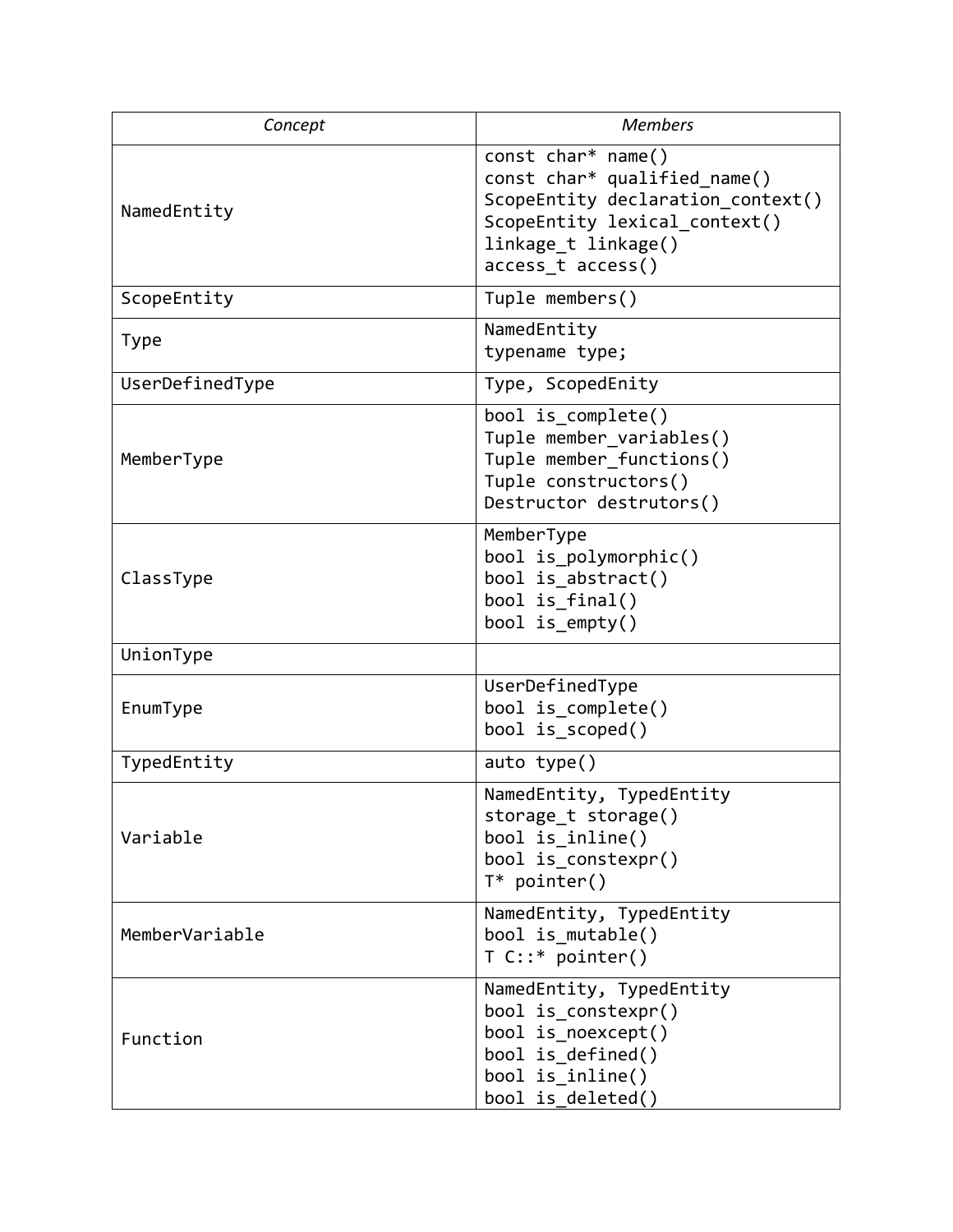|                    | Tuple parameters()<br>$T(*)$ $()$ pointer()                                                                                                                  |
|--------------------|--------------------------------------------------------------------------------------------------------------------------------------------------------------|
| Method             | NamedEntity, TypedEntity<br>bool is noexcept()<br>bool is defined()<br>bool is_inline()<br>bool is deleted()<br>Tuple parameters()<br>$T(C::*)$ () pointer() |
| PolymorphicMethod  | MemberFunction<br>bool is virtual()<br>bool is pure virtual()<br>bool is final()<br>bool is override()                                                       |
| Constructor        | MemberFunction<br>bool is_constexpr()<br>bool is explicit()<br>bool is defaulted()<br>bool is trivial()                                                      |
| Destructor         | PolymorphicMemberFunction<br>bool is defaulted()<br>bool is trivial()                                                                                        |
| MemberFunction     | PolymorphicMethod<br>bool is constexpr()                                                                                                                     |
| ConversionFunction | MemberFunction<br>bool is explicit()                                                                                                                         |
| Parameter          | NamedEntity, TypedEntity                                                                                                                                     |
| Enumerator         | NamedEntity, TypedEntity<br>$T$ value()                                                                                                                      |

This tables associates a concept name with a set of required concepts, partial signatures for member functions and, in the case of the Type concept, a nested type name.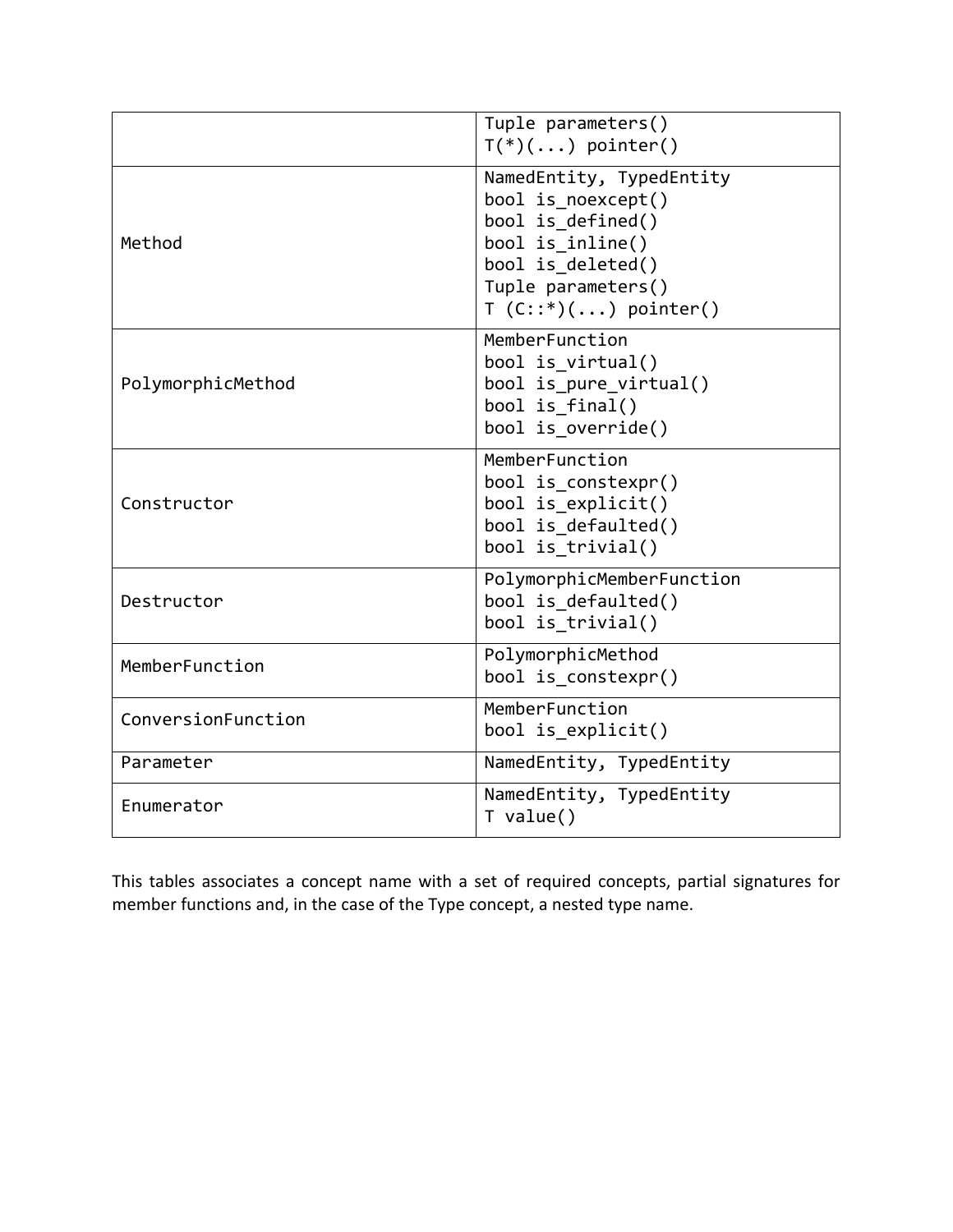This is an initial concept/class design for the reflection hiearchy. We will almost certainly find better ways of constructing this hierarchy to accommodate things like arbitrary declaration specifiers, access specifiers, and other attributes.

Properties are accessed via member functions of the classes above. These member functions require the use of intrinsics to access their requested data. For example, the function template might provide access to its name like this:

```
template<reflection t X>
struct function {
   static constexpr const char* name() const {
    return reflect name(X);
   }
};
```
The reflect name intrinsic takes the opaque entity descriptor to the compiler as a constant expression. Internally, the compiler converts this back to a node pointer, generates a human readable name for the reflected variable, and the rewrites the entire expression as a string literal containing the characters of the variable's names. The effect is that the expression \$main.name() results in the following definition for main:

```
static constexpr const char* name() const {
   return "main";
}
```
Here is a list of intrinsics that can be used to access scalar or string properties.

The entirety of this design is driven by an implementation specific interface exposed by the compiler that allows library writer to query internal properties of the AST. This interface is can be viewed as an extension of a compiler's type trait intrinsics, which give library writers a limited view into the compiler's understanding of the type system. This interface makes that view much larger and more fine-grained. A partial listing of that interface is given in the table below.

| Intrinsic name       | Return type  | Description                                                                                                         |
|----------------------|--------------|---------------------------------------------------------------------------------------------------------------------|
| reflect name(n)      | const char*  | Returns the declared name of a<br>declaration.                                                                      |
| reflect_qual_name(n) | const char * | Returns the fully qualified name of a<br>declaration.                                                               |
| reflect type(n)      | <b>Type</b>  | Depends on the named entity                                                                                         |
| reflect scope(n)     | ScopedEntity | Depends on the named entity                                                                                         |
| $reflect$ member(n)  | Tuple        | A tuple containing the objects/types<br>of members of a scope                                                       |
| reflect traits(n)    | unspecified  | A bitfield object that encodes a series<br>of flags and values to be interpreted<br>by property accessor functions. |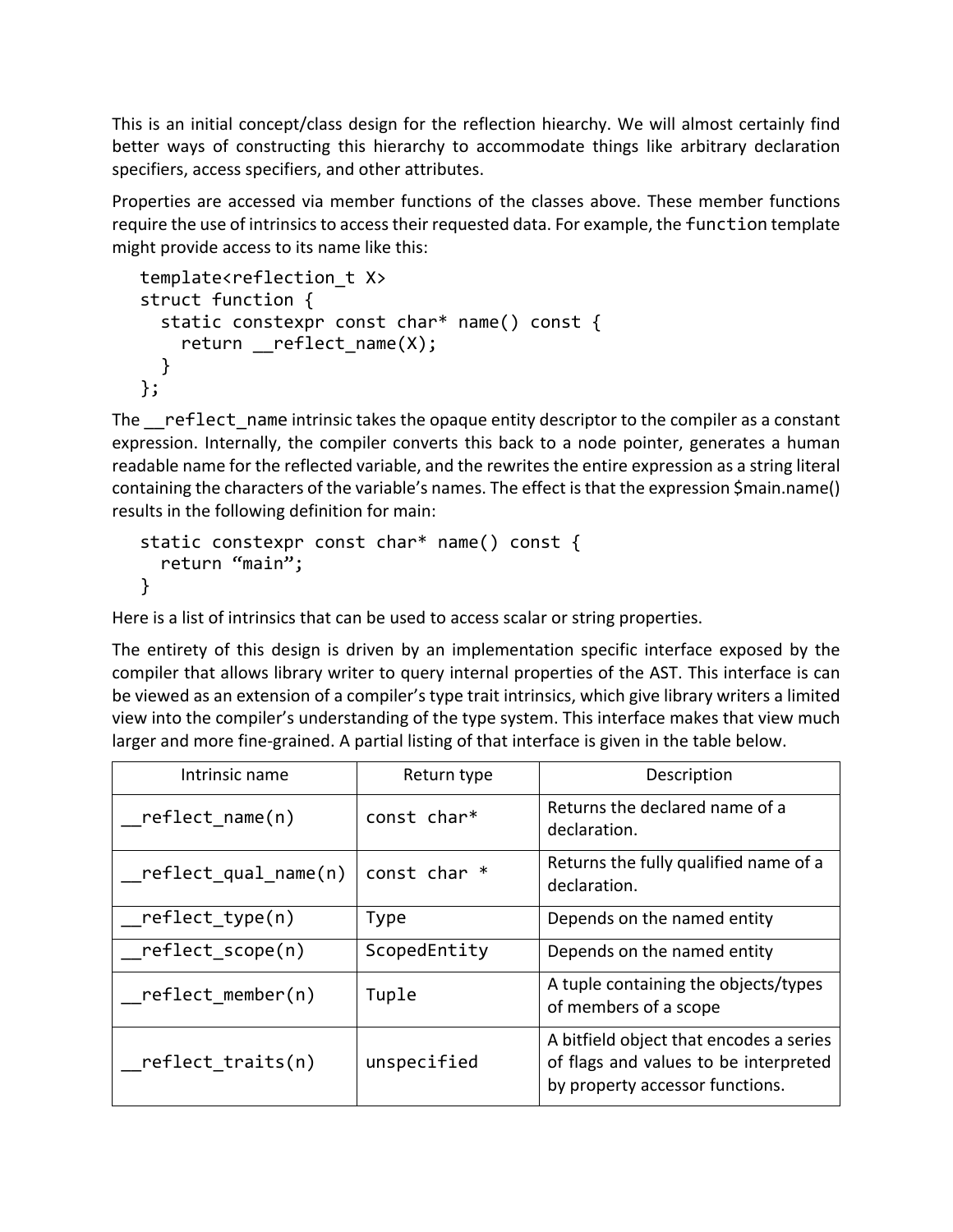#### Member sequences

Properties that return Tuples (e.g., members()) are heterogeneous containers of declarations. This is not a std:tuple (the number of members could be very large). The current implementation uses a *generated tuple*, built on the back of two intrinsics: reflect num members, and reflect ith member. The first tells the program how many elements the tuple contains, and the second yields the  $i<sup>th</sup>$  element. Note that this design does not actually produce an object containing all elements.

These are combined to define a data type that works like a tuple. Here is a simplified version of that class; it is parameterized by a data type R (for reflections) that provides two operations: size and get.

```
template<typename R>
struct generated tuple \{ \};
template<typename R>
struct std::tuple size<generated tuple<R>>
  : std::integral constant<size t, R::size()>
{ };
template<int I, typename R>
auto get(generated tuple<R>) {
   return R::template get<I>();
}
```
To use the generated tuple, an element must define the reflection data type to access the required elements. Here is a fragment of the ns template.

```
template<reflection X>
struct ns {
  // Provides operations for a generated tuple
  struct member reflection {
    static size_t size() { return __reflect num members(X); }
     template<int I>
    static auto get() { return __reflect_ith_member(X, I); }
   };
  using member list = generated tuple<member reflection>;
   // The member accessor
  static member list members() { return \{\}; }
};
```
Note that we need to define these two intrinsics for each kind of sequence returned. There are currently four: members of scope, bases of a class, parameters of a function, and enumerators of an enumeration.

Of course, there are also interesting subsets of those sequences. For example, when querying a class, we might only be interested in non-static member variables or constructors. Or we might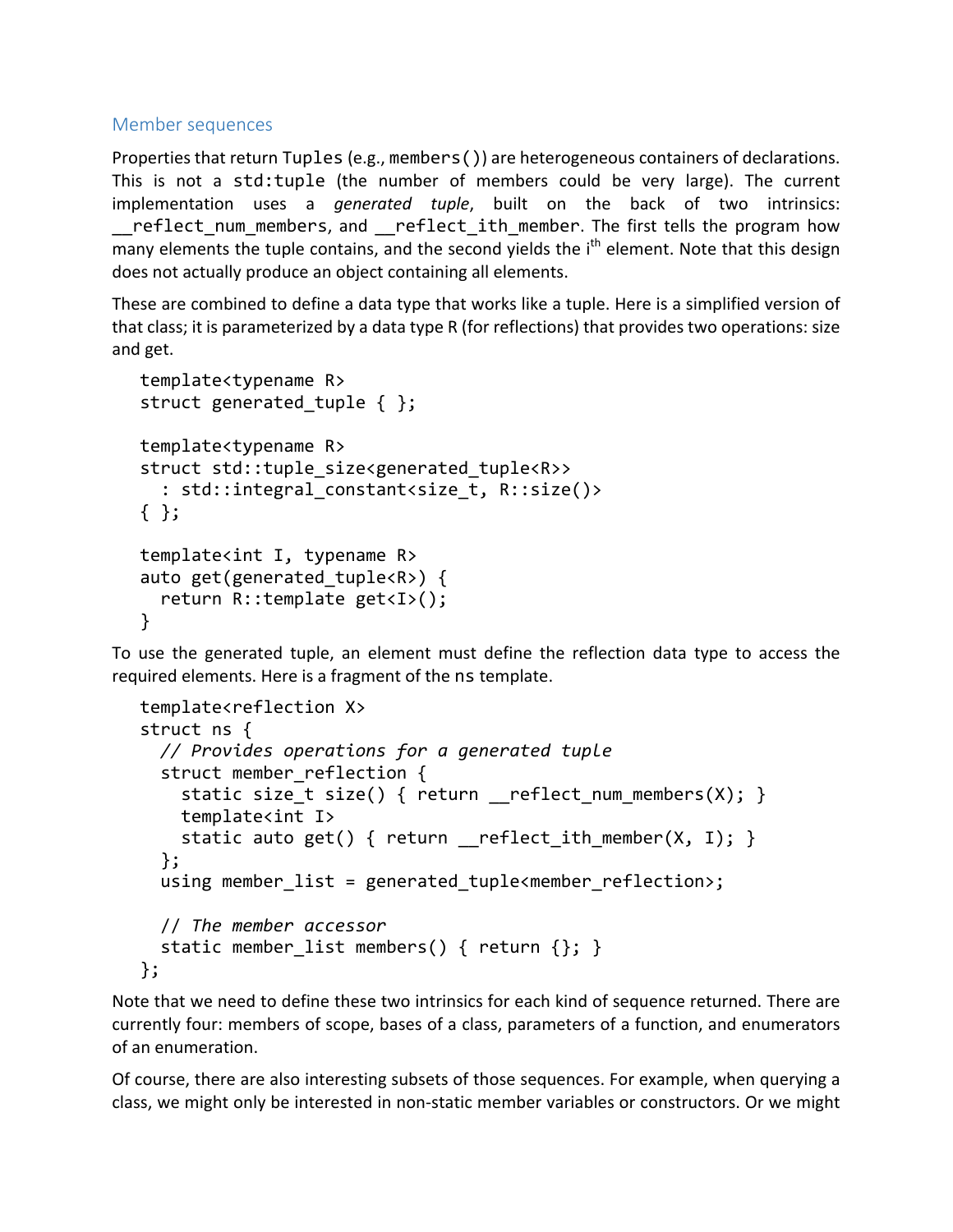be interested in the virtual bases of a class. One option is to define an intrinsic for each sequence of interest, but that wouldn't scale. The other option is to apply a compile-time filter to those sequences. 

#### Filtered sequences

Instead of defining an even more expansive intrinsic interface, we can apply a little metaprogramming and build compile-time filters on our generated tuples. The "filter" is simply a type trait that determines the inclusion of an element in the result set. The filtered tuple interface is:

```
template<typename R, template<typename> typename P>
struct filtered tuple { };
template<typename R, template<typename> typename P>
struct std::tuple size<filtered tuple<R, P>
  : std::integral constant<size t, tuple count if v<R, P>> { };
template<int I, typename R, template<typename> typename P>
auto get(filtered tuple<R, P> t) {
  return tuple get if < I, P>(t);
}
```
The R parameter provides access to the underlying elements of a generated tuple, and the predicate is passed as a template template parameter. The tuple size specialization counts the number of elements X for which  $P(X)$ : : value is true, and tuple get if returns the i<sup>th</sup> element for which  $P\langle X\rangle$ : : value is true.

The implementation of this facility would be *much* easier if concepts were available. Fortunately, it's use is not particularly difficult. Here is how to implement member variables() for a class.

```
template<reflection t X>
struct class_type {
   // define member_reflection as above
   using memvar_list
    = filtered tuple<member reflection, is member variable>;
  static memver list member variables() { return \{\}; }
};
```
## **Discussion**

This section discusses the evolution of this design, including comparisons with prior work and tradeoffs of different approaches.

#### Related work

The most comprehensive work done on static reflection to date is by Matúš Chochlík, Axel Naumann, and David Sankel. The most documents capturing the state of this work are:

- P0385R1 "Design document for static reflection" by Chochlík, Naumann, and Sankel.
- P0194R2 "Proposed wording for static reflection" by Chochlik, Naumann, and Sankel.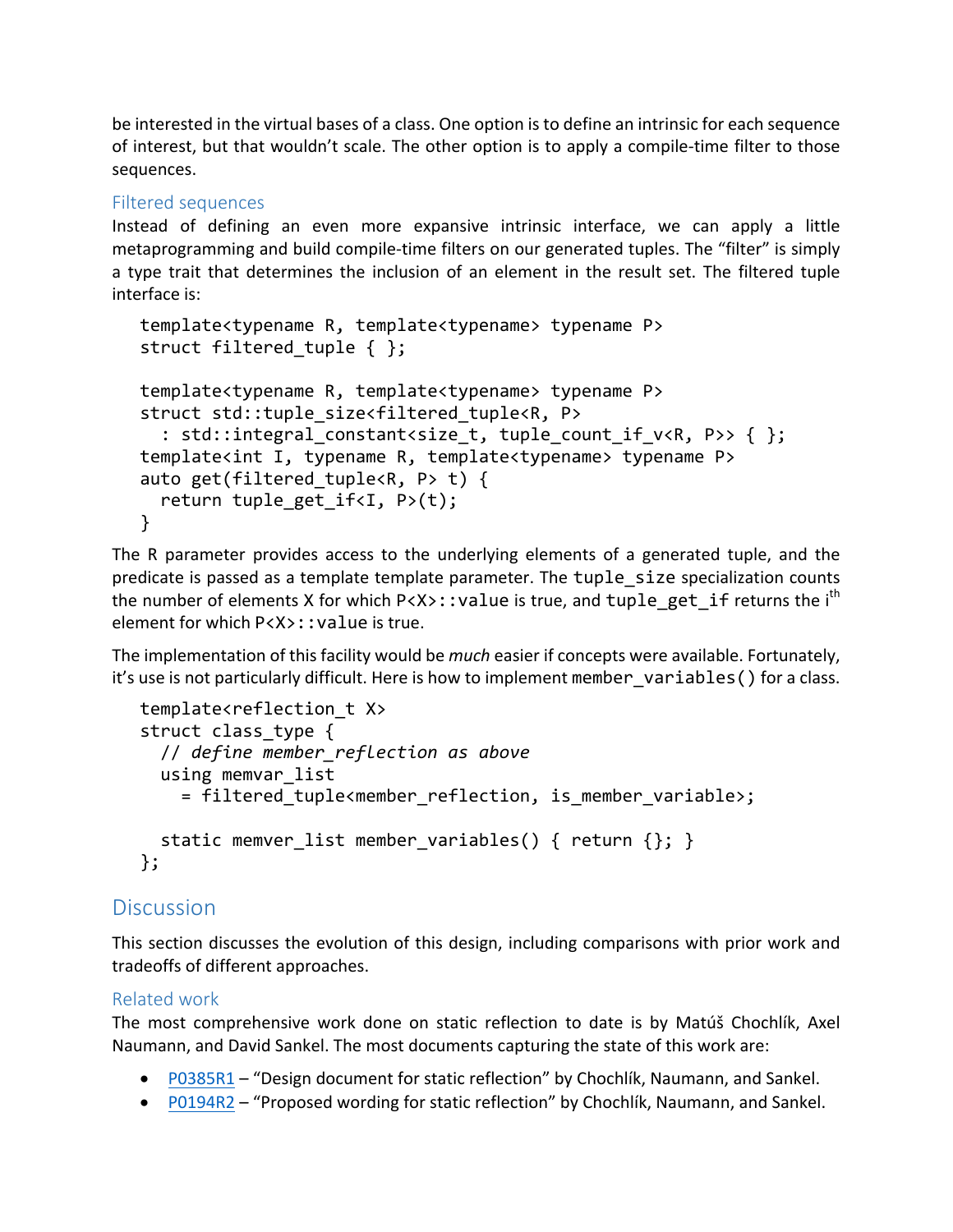• P0255R0 – "C++ Static Reflection via template pack expansion" by Cleiton Santoia Silva and Daniel Auresco

There is also an initial implementation of the work by Chochlík and Axel Naumann in Clang, which can be found here: 

## https://github.com/matus-chochlik/clang/tree/mirror-reflection

This approach Chochlík, Naumann, and Sankel uses a reflexpr operator to associate a unique implementation-defined class with each reflected type (fundamental, compound, user-defined), namespace, and specifier (public, virtual, etc.). A set of queries, in the form of type traits, is used to access the name, members, and other properties of the reflected class. Certain queries (i.e., get pointer<>) can be used to access the reflected objects or class members. Reflection of templates, expressions, and names with no linkage is not currently supported.

The proposal described in this document is largely equivalent to the design in P0385R1 and P0194R2 except in one significant way: the reflexpr operator yields types and our  $$$  operator yields objects. Many other aspects of both proposals are directly analogous, including the compiler/library interaction for creating new reflection types or objects.

In fact, the proposals are so closely related that, if the library aspects were unified, then we have the following equivalencies for the reflection operator:

```
reflexpr(x){} /* is equivalent to */ $x
decltype($x) /* is equivalent to */ reflexpr(x)
```
A second major difference in the design is how properties are accessed. P0385R1 relies on type traits; we use member functions. The requirement for type traits follows from the fact that reflexpr yields a type, although properties could also be accessed via nested members. In this proposal, methods and members of reflection classes are all static. Although not directly usable with type traits (because  $\zeta$  yields an object), that information is nonetheless accessible at the type level.

One notable difference is that our implementation relies on intrinsics to generate property values when requested. The implementation described in P0385R1 appears to populate reflection types at the time they are defined. There are pros and cons to both approaches; we suspect that the implementation techniques are interchangeable.

It is also worth noting P0255R0 by Cleiton Santoia Silva and Daniel Auresco. This proposal is less fully developed than that of Matúš and Naumannn, but has some interesting ideas.

This approach uses a set of operators, typedef<T, P>, typename<T, P>, and typeid<T, P>, to denote a parameter pack of "things" associated with T and filtered by some predicate P. I say "things" because I believe the queries can yield either type or non-type argument packs. For example:

```
typedef<string, is member object pointer>...
```
Selects all members from string and expands that as a pack of member pointer objects. The different operators select different kinds of properties.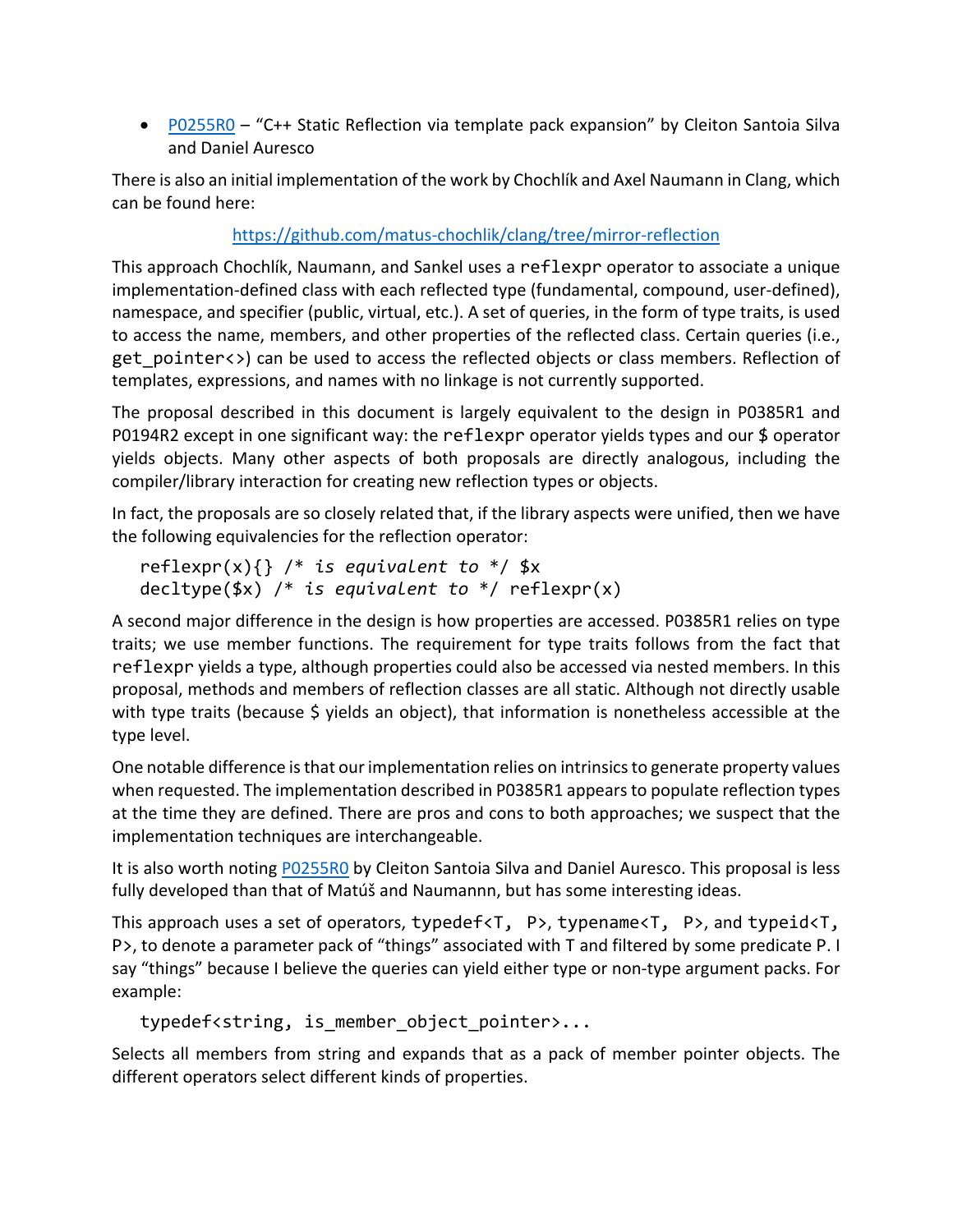Under this proposal, it appears that the type trait used to select elements of the resulting pack would actually determine the type of those elements. Here, for example, the elements are member pointers. It's not entirely clear how I might select the names of those members, for example. I'm not sure the proposal scales.

However, the idea of returning an unexpanded pack of objects is not fundamentally different than how this proposal returns and generates tuples. However, the uniform language support for tuples, packs, and classes is well beyond the scope of this proposal, but nonetheless intriguing.

#### Missing features

This proposal is lacking a *reification* operator; that is an operator that takes a reflection and yields an object, function, type, or namespace. Initial circulations of the proposal included a postfix operator that did just that. For example:

int  $x = 0$ ;  $\frac{1}{2}x.\text{type}$   $\frac{1}{2}y = y;$  // the type of y is int.

Here, the postfix reification operator is applied to the reflection  $x.type()$  (this yields a  $meta: : object)$  to produce the type of y. However, there were some concerns about parsing this style of operator, and so we have temporarily put its design aside.

## Specification

## 2. Lexical conventions

In Section 2.3, add  $$$  to the list of characters in the basic character set.

In Section 2.12 add \$ to the *preprocessing-op-or-punc* production.

#### 5. Expressions

In 5.3, modify the *unary-expression* grammar as follows, and add a new production *reflectionargument.*

*unary-expression: postfix-expression ++ cast-expression -- cast-expression \$ reflection-argument unary-operator cast-expression …* 

*reflection-argument: id-expression type-id namespace-name*

Add a new section 5.3.8, Reflection with the following text